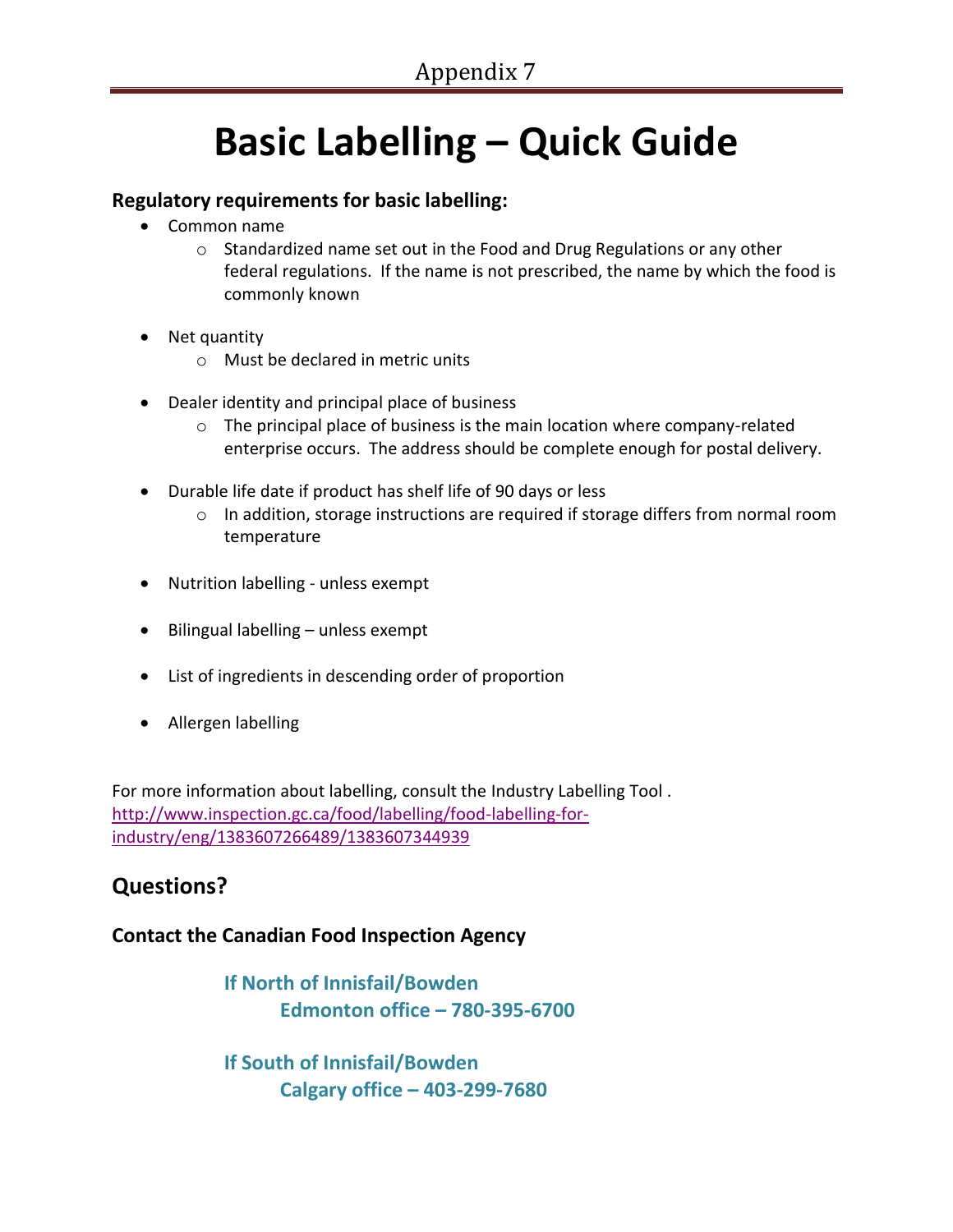# **Allergen Labelling – Quick Guide**

#### **Regulatory changes regarding allergens:**

 $\Box$  Applicable for all ingredients intentionally added to pre-packaged foods.

#### **"Food Allergen" Defined**

Any protein from any of the following foods or any modified protein, including any protein fraction, that is derived from the following foods:

- $\Box$  Almonds, Brazil nuts, cashews, hazelnuts, macadamia nuts, pecans, pine nuts, pistachios, walnuts
- $\Box$  Peanuts
- $\Box$  Sesame seeds
- $\Box$  Wheat, triticale
- $\Box$  Eggs

#### **"Gluten" Defined**

Any gluten protein from the grain of any of the following cereals or the grain of a hybridized strain created from at least one of the following cereals:

- □ Wheat
- **Q** Oats
- $\Box$  Barley
- **Q** Rye
- $\Box$  Triticale

#### **Label Declaration**

- $\Box$  Sources of common food allergens and gluten must be declared either:
	- o in the list of ingredients, OR
	- o in the statement: "Contains"
- $\Box$  Sulphites added as an ingredient or sulphites that are part of an component ingredient that is exempt from declaration present at levels of 10 ppm or higher must be declared either:
	- o in the list of ingredients, OR
	- o in the statement: "Contains"
- $\Box$  All current requirements for ingredient declaration remain valid.
- $\Box$  When the statement "Contains" is present on a label this statement must be complete and identify all common food allergens, gluten sources and added sulphites at 10 ppm and above in the prepackaged product.

Sulphites added as an ingredient AT ANY LEVEL must be declared in the list of ingredients.

- $\Box$  Milk
- $\Box$  Soybeans
- $\Box$  Crustacea (name of the species)
- $\Box$  Fish (name of the species)
- $\Box$  Shellfish (name of the species)
- $\Box$  Mustard seeds